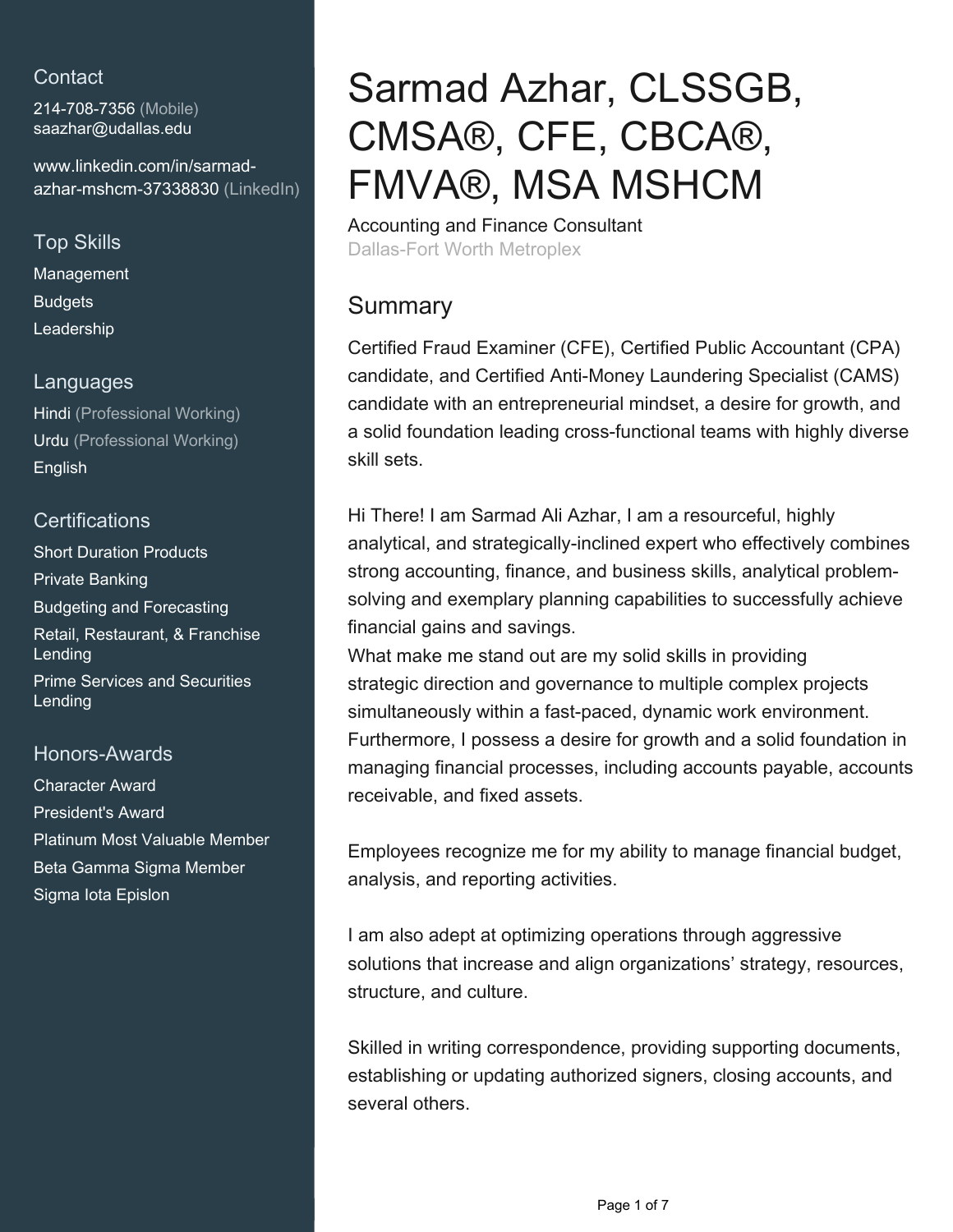Advanced leadership and analytical skills with extensive experience in gathering, managing and documenting business and functional requirements for small to large scale businesses with Global impact.

While others take pride in meeting all standards set before them: my passion is for delivering service that goes beyond organizational expectations, creating a win-win scenario for everyone involved.

Should you have any questions, feel free to reach out at saazhar@udallas.edu.

# **Experience**

U.S. Department of Energy (DOE) Accountant January 2022 - Present (4 months)

Team Car Care Dba Jiffy Lube Senior Inventory Analyst October 2021 - January 2022 (4 months) Irving, Texas, United States

Siemens Digital Industries Software Senior Accountant April 2021 - October 2021 (7 months) Plano, Texas, United States

Document various processes in SAP S/4 Hana while conducting transactions, such as revaluation process, accounts receivable general allowance process, and contract assets and contract liabilities netting process. Review the journal entries to support the general accounting department. Meet set goals by providing resolution with foreign currencies variance. Resolve revaluation errors monthly. Coordinate with multiple departments, such as IT, Finance, and Treasury and new reports in SAP S/4 Hana. Report directly to the senior director of general accounting.

**OSBURN** Senior Accountant October 2020 - April 2021 (7 months) Garland, Texas, United States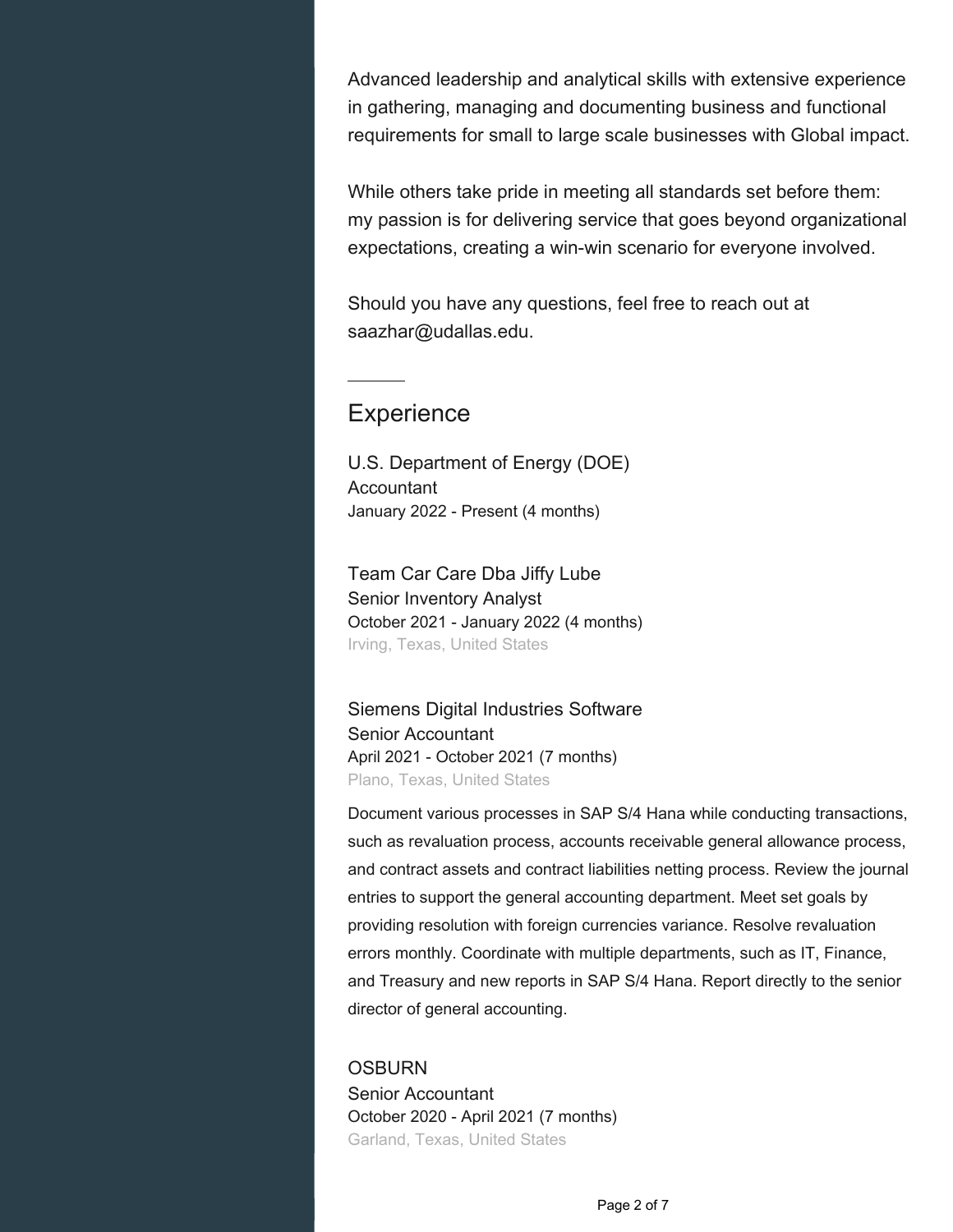During my time over here, I oversee accounting activities, including implementation of FloQast, Concur, and Procore to optimize workflow and timely execution of all tasks. I prepare and present monthly financial reports to the management in collaboration with the controller. I monitor operations and ensure compliance with best accounting practices and regulatory protocols. I deliver forecasts and budget models to facilitate with decision-making. A few key achievements in this tenure include: Led and supported a team of three project accountants and AP/AR supervisor to ensure adequate financial management. Served as "point person" for 2020 external audit, including implementation of new accounting procedures (ASC 606) regarding revenue recognition. Utilized ERP Sage 300 CRE to improve productivity and drive strategic direction.

#### JMJ Development

Senior Financial Accountant/Financial Analyst August 2020 - September 2020 (2 months) Dallas-Fort Worth Metroplex

In this role, I provided monthly financial reporting and real estate analysis to attract potential partners (private equity) for residential and commercial development. I coordinated the accounting department, including a team of two senior accountants.

A few key achievements in this tenure include: Real Estate Financial Modeling. Cap Rates and NOI. Land Loans and Construction Loans, Real Estate Development Model, Joint Ventures and Cash Flow WaterFalls, Financial Analysis Output , Commercial Real Estate Structure, Process, and Analysis.

Hunt Oil Company Senior Accountant Financial Reporting October 2019 - March 2020 (6 months) Dallas, Texas

Hunt Consolidated, Inc. - Financial Reporting

Ensure the integrity of internal financial statements for domestic and international subsidiaries and parent entities, working with real estate, oil and gas, and power corporate areas. Prepare and record asset, liability, revenue, and expenses entries by compiling and analyzing account information. Maintain and balance subsidiary accounts by verifying, allocating, posting, and reconciling transactions and resolving discrepancies. Summarize financial status by collecting information and preparing balance sheet, profit and loss, and other statements. Handle consolidation and eliminations for multiple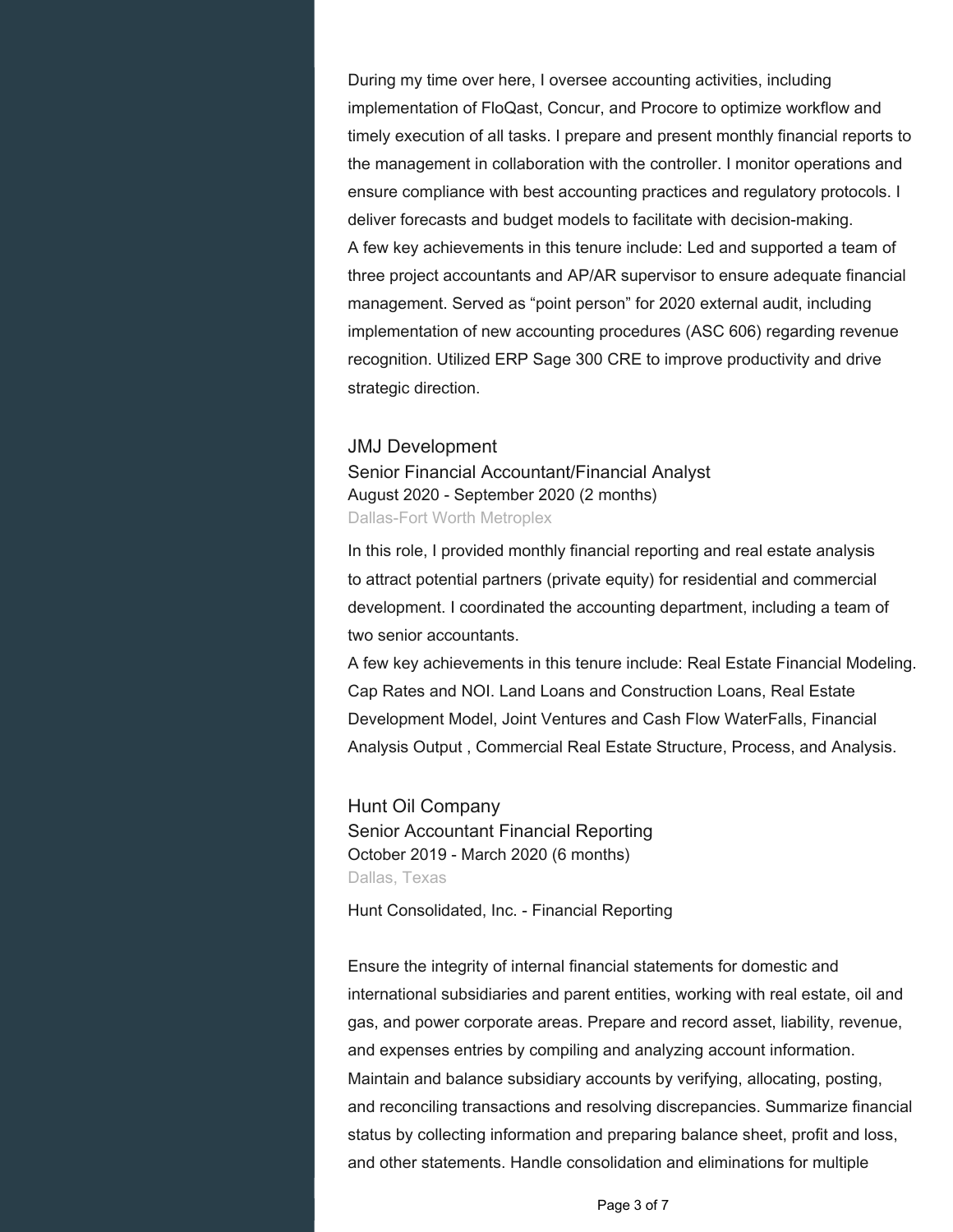entities. Collaborate with other team members on fraud prevention and detection. Introduced updated procedures to streamline month-end close process. Covered multiple positions resulting from company-wide Reduction in Force (RIF). Created plan and budgets for multiple divisions using the SAP EPM (Enterprise Performance Model) forecast model. Contributed to tax and internal audit teams by supplying supporting documentation and tax strategy. Calculated and reported debt compliance dealing with loan covenants. Completed annual CAM (Common Area Maintenance) Reconciliations.

#### Zoes Kitchen

Senior Accounting Consultant May 2019 - October 2019 (6 months) Plano, Texas, United States

Assisted with the multi-million-dollar acquisition of Zoe's Kitchen by Cava Group. Analyzed detailed account activity and record sales entries entered between Great Plains and the POS system (Aloha Configuration). Leveraged subject matter expertise to help clients and business partners interpret business requirements and critical business initiatives. Assisted in developing business requirements, including process flows, business rules, information/ data, controls and reporting. Prepare, reconcile, and submit entries related to sales commissions and write-offs. Reduced past due receivables by 70% while working alongside the sales teams. Coordinated with the Operations team to minimize food costs and to eliminate inventory waste.

Fotona Lasers USA Senior Accountant December 2016 - April 2019 (2 years 5 months) Dallas/Fort Worth Area

I managed accounting processes and serve as a contact point for general inquiries. I oversaw a team of two junior accountants in their daily operation, covering payroll, inventory control and month-end close, as well as preparation of financial documents, including income tax returns, monthly reports and financial statements. My duties also included filing quarterly and annual sales returns for 20 states .I assisted the CFO with financial analysis and reporting as well as preparing documents for external audits. My efforts in coordinating all supporting documentation significantly contributed to the successful completion of two comprehensive audits conducted by Big 4 firms. I also interacted with government authority and auditors to ensure regulatory compliance and adherence to SOPs. My success in streamlining inventory processes reduced variances and cost overages by 80%. I also focused on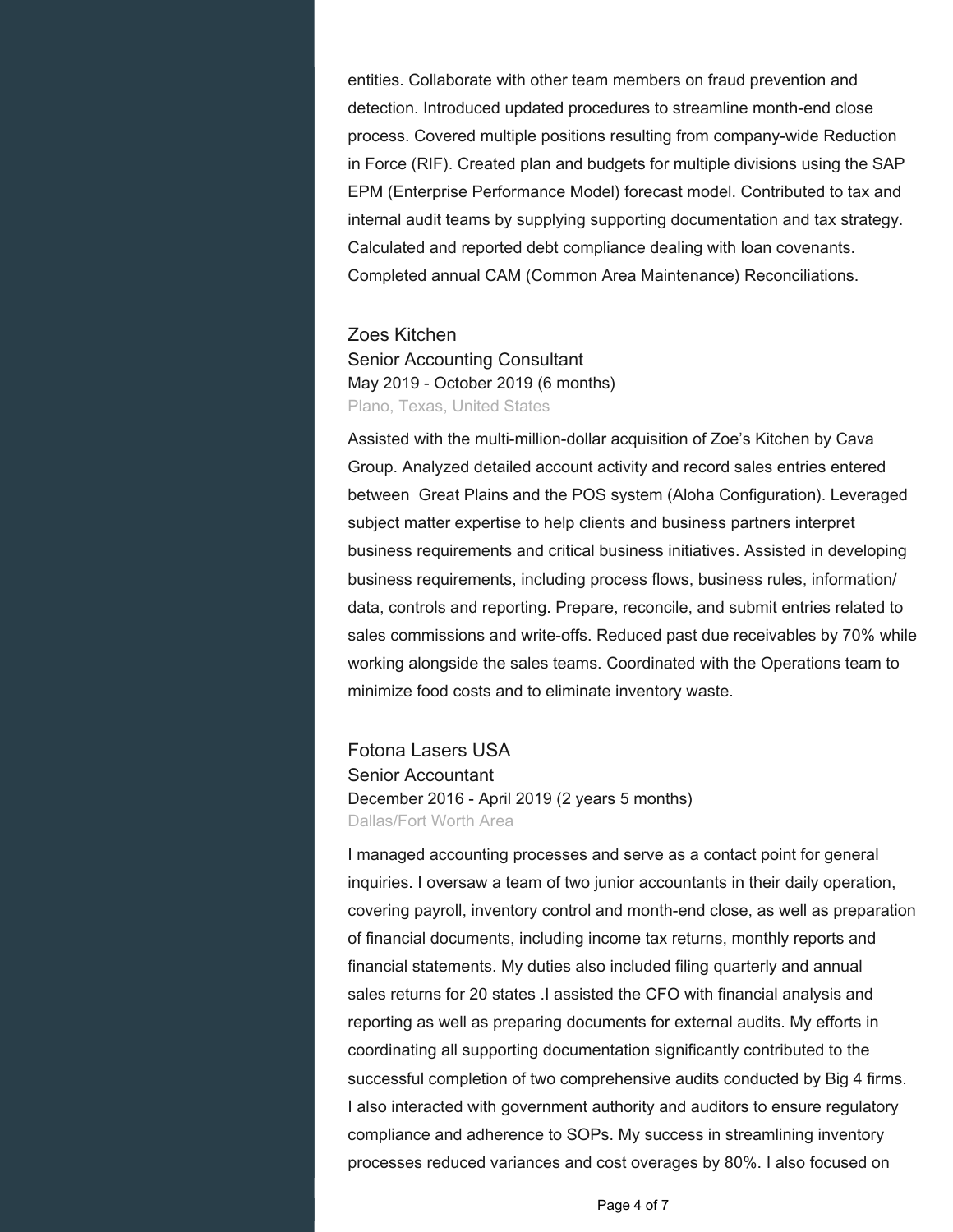implementing new procedures for expense reporting to reduce unauthorized expenditures by 50%.

Paciugo Gelato & Caffè Staff Accountant/Accounts Receivable Manager December 2015 - November 2016 (1 year) Dallas/Fort Worth Area

I prepared financial statements, provided support with regards to accounting and financial issues, handled general bookkeeping as well as managed A/ P and A/R. However, I focused more on the latter, handling the company's accounting, cash management, treasury and tax planning functions. I accomplished accounts receivable goals by assigning tasks to the junior staff and adhering to the main policies and procedures in the industry. I streamlined the implementation of Microsoft Dynamics NAV across the entire company that created extra opportunities for process automation. I developed and implemented initiatives that enabled significant cost savings through P/L reduction and inventory control improvement. I insisted on the implementation of verification procedures that streamlined end-of-month processing and increased its accuracy. I also spearheaded the initiative related to communication processes improvement that facilitated the reduction of delinquent account status risks.

Eyemart Express Corporate Staff Accountant March 2015 - December 2015 (10 months) Dallas/Fort Worth Area

I assumed responsibility for performing general accounting duties, covering expense reporting, financial statement creation, and review, inventory control, accounts payable/receivable management, etc. I managed all financial and regulatory aspects of day-to-day operations, including general ledger, COGS, ROI. I also generated and filed multi-state sales tax returns for all locations as well as reconciled accounts, answered accounting questions and implemented accounting procedures. I maintained detailed financial reports using specific accounting software to prove their tax accuracy and regulatory compliance. My stint here fell to the period of a 150-location merger between EyeMart Express and Friedman Fleischer & Lowe where I assisted in the coordination of all accounting-related workflows required to complete this merger with a minimal loss of productivity. I provided comprehensive support to auditors by collecting all required documentation as well as completed timely authentication of all requested records.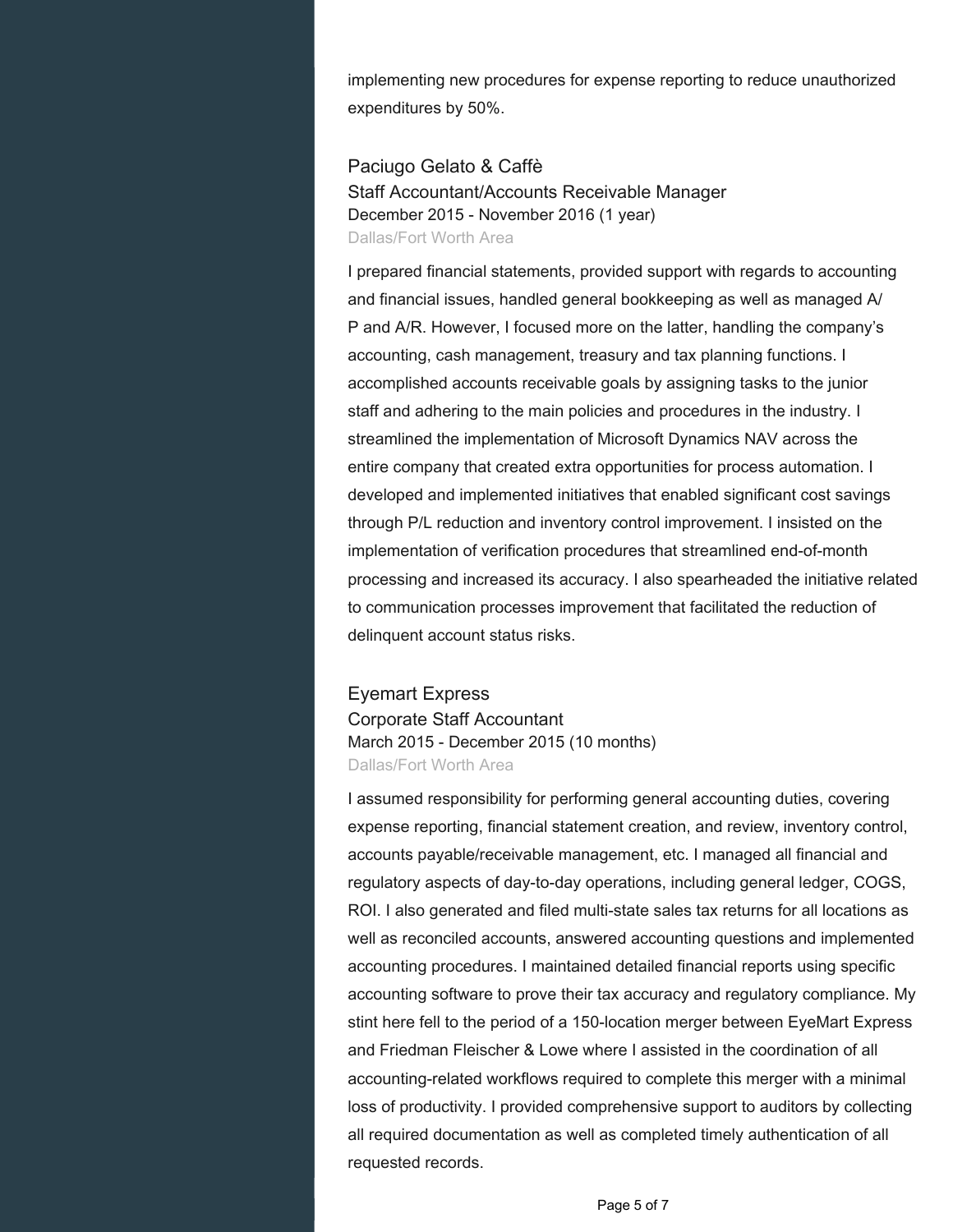### India Bazaar Staff Accountant June 2013 - March 2015 (1 year 10 months) Dallas/Fort Worth Area

I performed various accounting responsibilities, including creating and reviewing financial statements, auditing ledgers, reconciling accounts, managing vendors, conducting inventory control, etc. My efforts resulted in successful identification and correction of critical deviations from standardized accounting procedures that could not be tolerated in the modern business environment. My primary duty was to investigate and resolve discrepancies found in financial records according to SOPs and best accounting practices. One of my accomplishments in this position was my dedication to automation and process improvement that led to the implementation of standardized reporting and journaling procedures using Peachtree and Excel. Also, I supervised the operation of multiple financial staff in different departments as well as delivered special financial compliance training sessions to employees across the enterprise. Furthermore, I excelled in payroll processing and budget planning.

#### Civil District Court for the Parish of Orleans Payroll and Finance August 2011 - May 2012 (10 months) Greater New Orleans Area

While working here, I handled the company's accounts and financial activities, which were largely related to payroll processing. Thus, I gained invaluable professional exposure to payroll and financial administration for civil court employees. I worked with different employee records databases, ensuring that the payroll and benefits information entered into them was correct. Moreover, I processed new hires documentation as well as inserted their data into the databases, also verifying their eligibility for certain payroll and benefits schemes. I was responsible for timely and accurate biweekly payroll processing, requiring financial record preparation and submission to ADP PayExpert and ADP Enterprise processors. This documentation also included a comprehensive analysis of accrued and federally-mandated employee leave requests, affecting the final amount

.